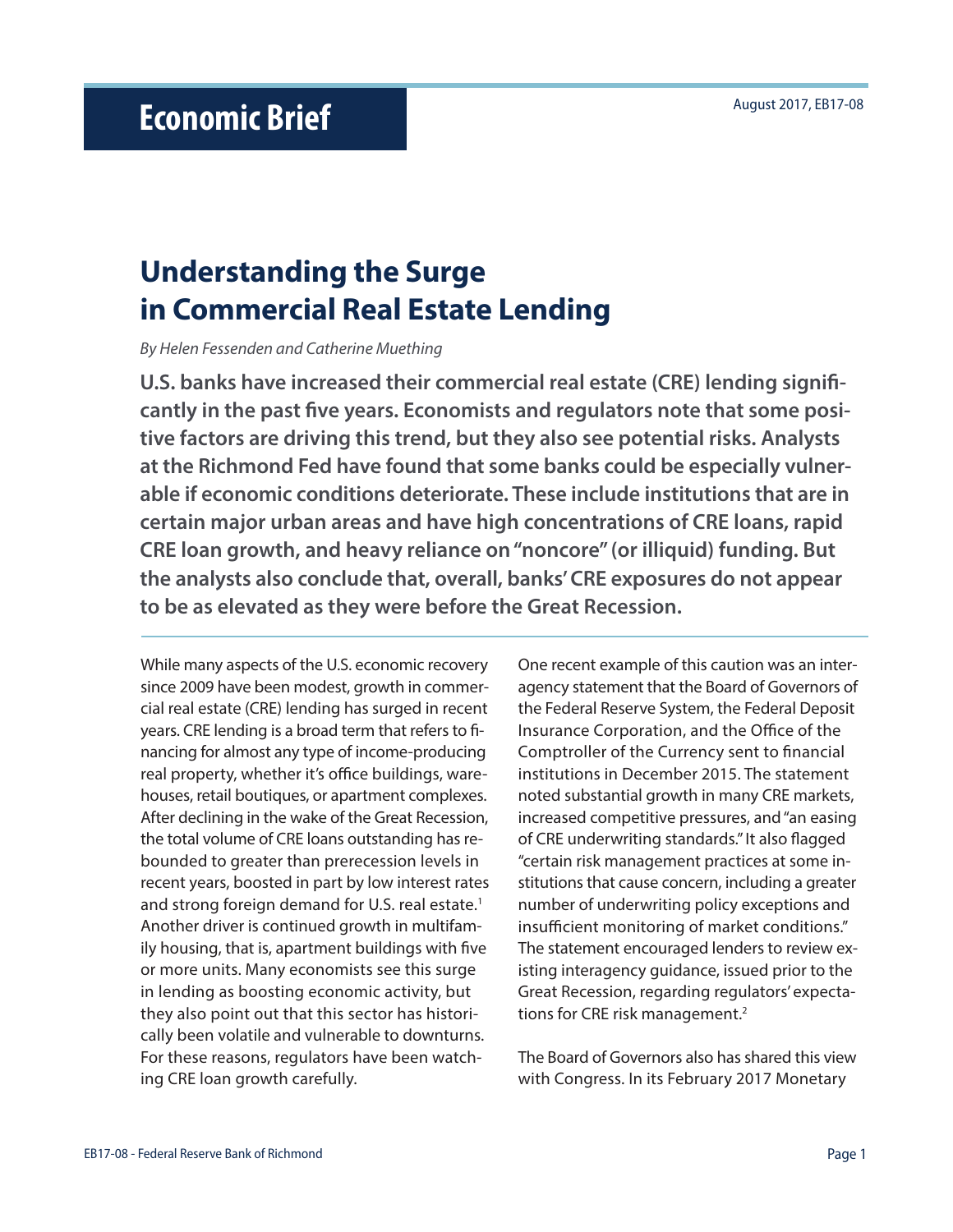Policy Report, it said rising CRE valuations have been "of growing concern," adding that small banks are at special risk if the market declines. (The Board's Senior Loan Officer Opinion Survey noted, however, that 2016 saw a tightening of CRE lending standards.)<sup>3</sup> Meanwhile, among members of the Federal Open Market Committee, Boston Fed President Eric Rosengren has been especially vocal about potential vulnerabilities. In a May speech, he noted that while he didn't expect a downturn at present, current CRE valuations are a risk that he "will continue to watch carefully."4

Analysts at the Richmond Fed also have been looking closely at CRE lending. In a recent internal study, they compared current trends to the sector's performance in the years leading up to the Great Recession. They found that banks with high concentrations of CRE loans that had aggressive growth and funding strategies, such as heavy reliance on brokered deposits, were most susceptible to failure when the recession hit. Looking at today's landscape, some areas in the United States have multiple banks with relatively high CRE concentrations that have been growing rapidly — while relying on potentially risky funding sources to do so. However, the Richmond Fed analysis concluded that, overall, banks' CRE exposures today are still more stable than those in late 2007. This *Economic Brief* will summarize those findings.

## **Unique Risk Factors**

The defining feature of a CRE loan is that it finances real property that generates income. In most cases, these properties are either rented out to tenants (say, an office building) or sold to other buyers. These loans fall into three categories. The first is construction and land development (CLD) loans, which finance the purchase of land, the preparation of sites, and the construction of the buildings; these loans typically have maturities of three years. A second category is commercial mortgages, which allow a borrower to purchase some or all of an existing property; these loans usually have maturities of ten years. Finally, there are multifamily loans, which are similar to commercial mortgages but often have longer maturities — from ten to forty years — and are designated specifically for apartment buildings that generate rental income.<sup>5</sup>

There are several factors that can make CRE lending relatively risky. For one thing, CRE projects are often relatively long-term, and many variables may change between groundbreaking and ribbon cutting. For example, a large office complex may begin when economic conditions are favorable but not be completed until years later, at which point conditions may have deteriorated and demand may have fallen. In addition, over the course of a multiyear contract, environmental or zoning regulations affecting a proposed building can change dramatically. Unpredictable local economic developments — say, a large employer that goes out of business and sheds workers — also can reduce the value of a project. But since commercial real estate isn't mobile, developers don't have the option of simply moving an ongoing project to a more prosperous location. These problems can be particularly acute with construction loans because construction projects often involve long development periods and may start before developers have full commitments from potential tenants or buyers. This is why CLD loans have historically posted higher loss rates than other types of loans during market downturns (and why they tend to have relatively short maturities).

Due to the need for specialized knowledge, local lenders, such as community and regional banks, are seen as better informed and better positioned to make small CRE loans than their larger and more geographically dispersed counterparts: They are considered to be more attuned to regional conditions and often have a longer and more personal history with their borrowers.<sup>6</sup> This feature helps explain why community and regional banks (banks with less than \$50 billion in assets) held over half of all CRE loans by year-end 2016, even though they accounted for only about a quarter of total assets in the banking industry.

Taken together, the previously mentioned risk factors traditionally have meant that CRE lending is more cyclical and volatile than other types of lending, an instructional case being the boom-and-bust cycle of the 1980s and early 1990s. The tax and regulatory changes enacted in the early 1980s, including more relaxed underwriting rules, first boosted CRE lend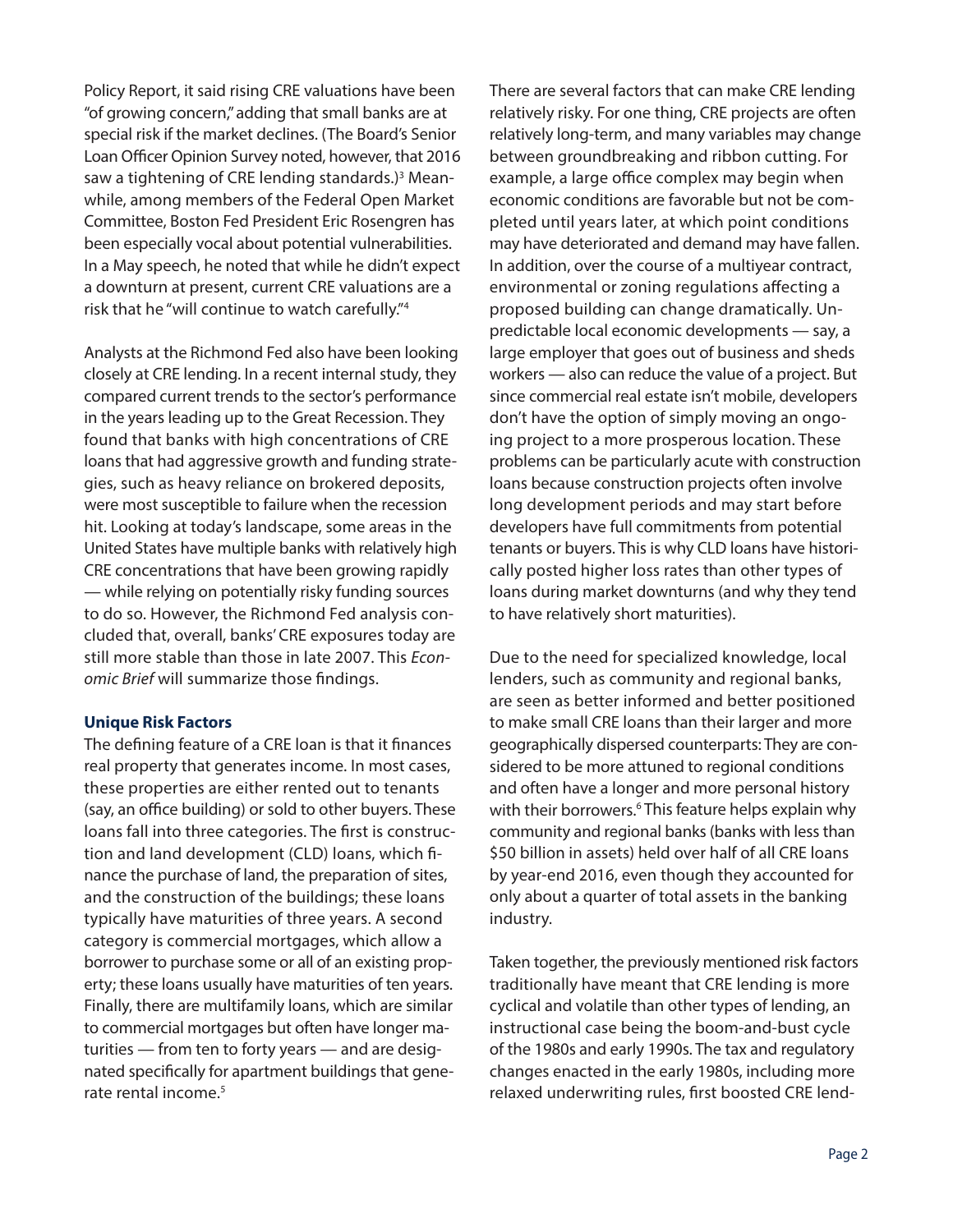ing. In 1981, for example, tax legislation improved the rate of return on CRE loans, notably through more favorable depreciation rules. Lending surged as a result but then began to slow down after another tax reform in 1986 undid some of those provisions. In subsequent years, other developments further dampened the market. The rapid construction of commercial real estate projects, especially office buildings, led to a spike in vacancy rates by the late 1980s, depressing rents and property values. The recession of 1990–91 also played an important role, especially in regions that were hardest hit, such as New England and the Southwest. In response to the savings and loan crisis, lawmakers passed financial reforms in 1989 and 1991 that enhanced regulators' powers and toughened lending standards, among other measures. One effect of these reforms was a further tightening of credit in the CRE market. Taken together, these tax, economic, and regulatory changes produced a sharp boom-and-bust cycle. According to the FDIC, the peak year of 1985 saw about \$125 billion (in 1992 dollars) of new construction completed (2.3 percent of GDP); in 1992, that number fell to about \$87 billion (1.4 percent of GDP).7

Despite the regulatory overhauls in the previous decades, the 2008–09 financial crisis showed that CRE lending remained vulnerable.<sup>8</sup> From 2008 to 2012, banks with high concentrations of CRE loans were about three times more likely to fail than all banks nationwide, according to Richmond Fed research. But since 2012, the picture has brightened again for CRE lending. For one thing, the United States has become an increasingly popular destination for foreign investors because it can offer relatively high returns, including on real estate, in a low-yield world. (In fact, 2015 marked a record year for such investment with \$91.1 billion in direct U.S. property purchases by foreign investors; 2016 saw only a slight dip.)<sup>9</sup> Another driver is that as more cities gentrify and more millennials opt to put off house-buying, demand for multifamily housing has been especially robust.<sup>10</sup> But there is a flip side to these trends: they could be reversed if interest rates were to rise and make borrowing more costly, if other countries were to become more attractive for foreign direct investment,

or if millennials were to start buying houses as they age out of apartments. More generally, the historic sources of risk for CRE lending and investment have not disappeared.

In addition, potential congressional action on housing finance could alter the multifamily CRE market. Some lawmakers and Treasury officials have discussed the need for legislation overhauling Fannie Mae and Freddie Mac, the government-sponsored enterprises (GSEs) that were placed in conservatorship under the Federal Housing Finance Agency in 2008. The GSEs hold or back more than 40 percent of all multifamily mortgages, many of which have been repackaged as mortgage-backed securities. In recent years, the GSEs have become profitable again, prompting talk of possibly privatizing their operations or at least unwinding their government guarantees. But for now, there is little agreement among lawmakers on what an overhaul would look like.11

#### **Recent Trends**

What is the risk, then, that CRE lending poses today? The Richmond Fed study analyzed several measures to assess the recent growth in CRE lending. One measure is how a bank's concentration of CRE loans compares to its total capital base, known as its riskbased capital (RBC). RBC is one metric that regulators use to assess how much capital a bank has on hand to protect itself against operating losses adjusted to account for the level of risk that the institution has taken on. In 2016, the study found, banks increased their CRE/RBC ratios by an average of 6 percentage points, with over half of banks reporting increases in their ratios. This rise was the largest increase since 2008, lifting the national average ratio to 205 percent, which means that CRE loans totaled 205 percent of banks' risk-based capital. Banks holding between \$1 billion and \$10 billion in assets maintained the highest concentrations and also reported the largest increases and CRE loan growth rates. In short, despite the regulatory concerns expressed in late 2015, the concentrations of CRE loans rose at many banks across the nation in 2016.<sup>12</sup> (See Table 1 for growth in 2015–16 and Figure 1 for changes in concentrations since 1997.)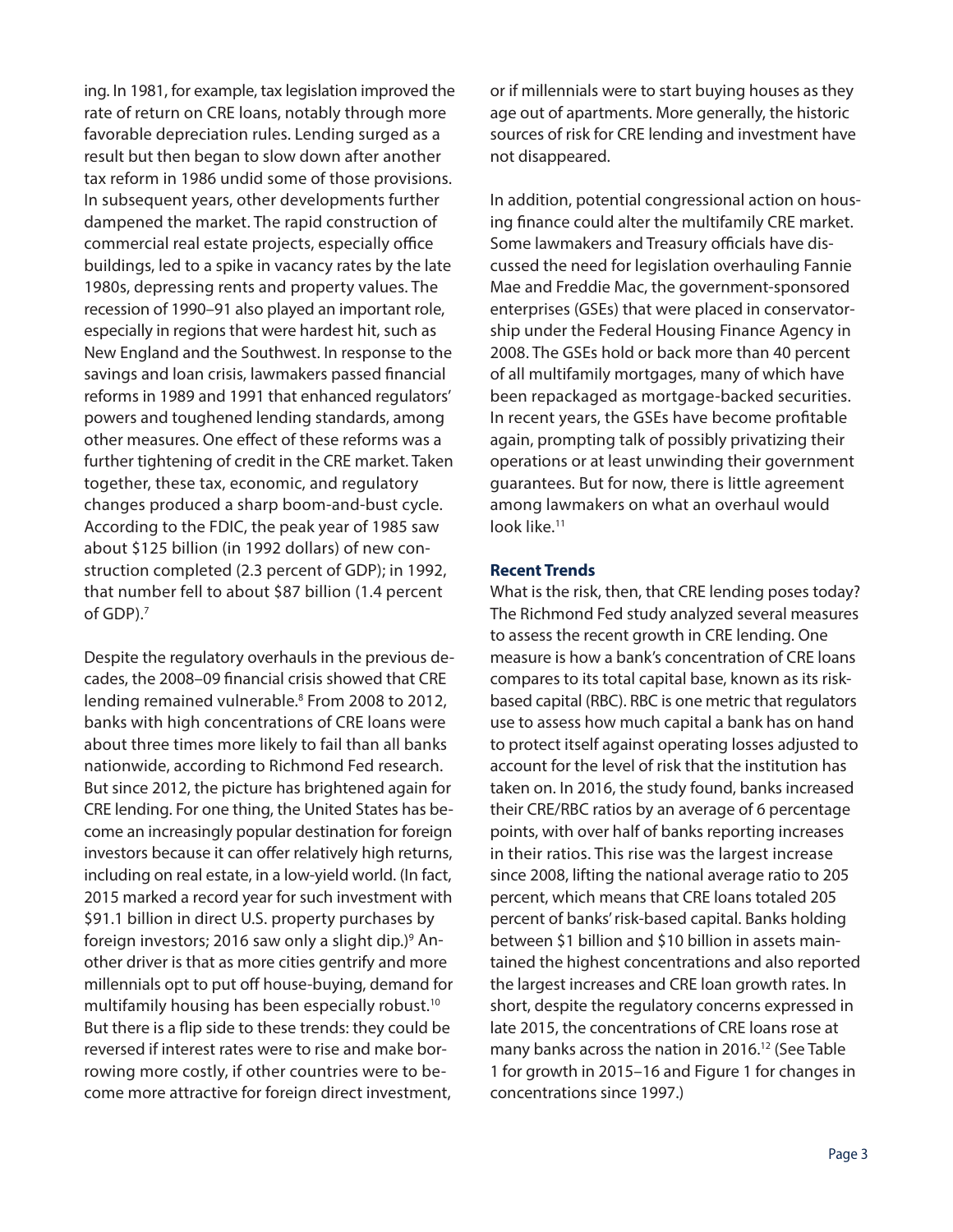The Richmond Fed analysis also looked at banks with especially high concentrations of CRE loans, defined as having a CRE/RBC ratio of more than 400 percent. In contrast to the broader sample, this group of banks did decrease their concentrations of CRE loans during 2016, by almost 5 percentage points on average perhaps as a result of increased regulatory attention.

**Table 1: CRE Loan Concentrations Rise in 2016\***

The reason this subgroup of banks is so important to regulators is that CRE-concentrated institutions were much more likely to fail or be taken over by healthier banks in the last recession. The Richmond Fed study notes that about 17 percent of those banks failed from 2008 through 2012, whereas the nationwide failure rate was about 5 percent. Another 18 percent

| Year-End 2015<br><b>CRE/RBC</b>                                                                      | <b>Fifth District</b><br><b>Bank Counts</b> | <b>Fifth District</b><br>Increase | <b>United States</b><br><b>Bank Counts</b> | <b>United States</b><br>Increase |
|------------------------------------------------------------------------------------------------------|---------------------------------------------|-----------------------------------|--------------------------------------------|----------------------------------|
| < 200                                                                                                | 75                                          | 2.2                               | 2,770                                      | 4.2                              |
| $200 - 300$                                                                                          | 63                                          | 14.8                              | 1.061                                      | 10.2 <sup>2</sup>                |
| $300 - 400$                                                                                          | 72                                          | 13.4                              | 773                                        | 10.5                             |
| >400                                                                                                 | 42                                          | $-4.6$                            | 542                                        | $-4.7$                           |
| Totals                                                                                               | 252                                         | 8.2                               | 5,146                                      | 5.9                              |
| * Average percentage point changes in CRE/RBC during 2016 for banks with different levels of CRE/RBC |                                             |                                   |                                            |                                  |

**Source:** Consolidated Reports of Condition and Income (call reports) and authors' calculations **Note:** Data in the 2.5 percent tails are excluded from the average calculations to account for outliers.

#### **Figure 1: Rising Concentrations of Commercial Real Estate (CRE) Lending**



Average Year-over-Year Growth in CRE Loans Divided by Risk-Based Capital

**Notes:** Data in the 2.5 percent tails are excluded from the average calculations to account for outliers. Shaded areas mark recessions.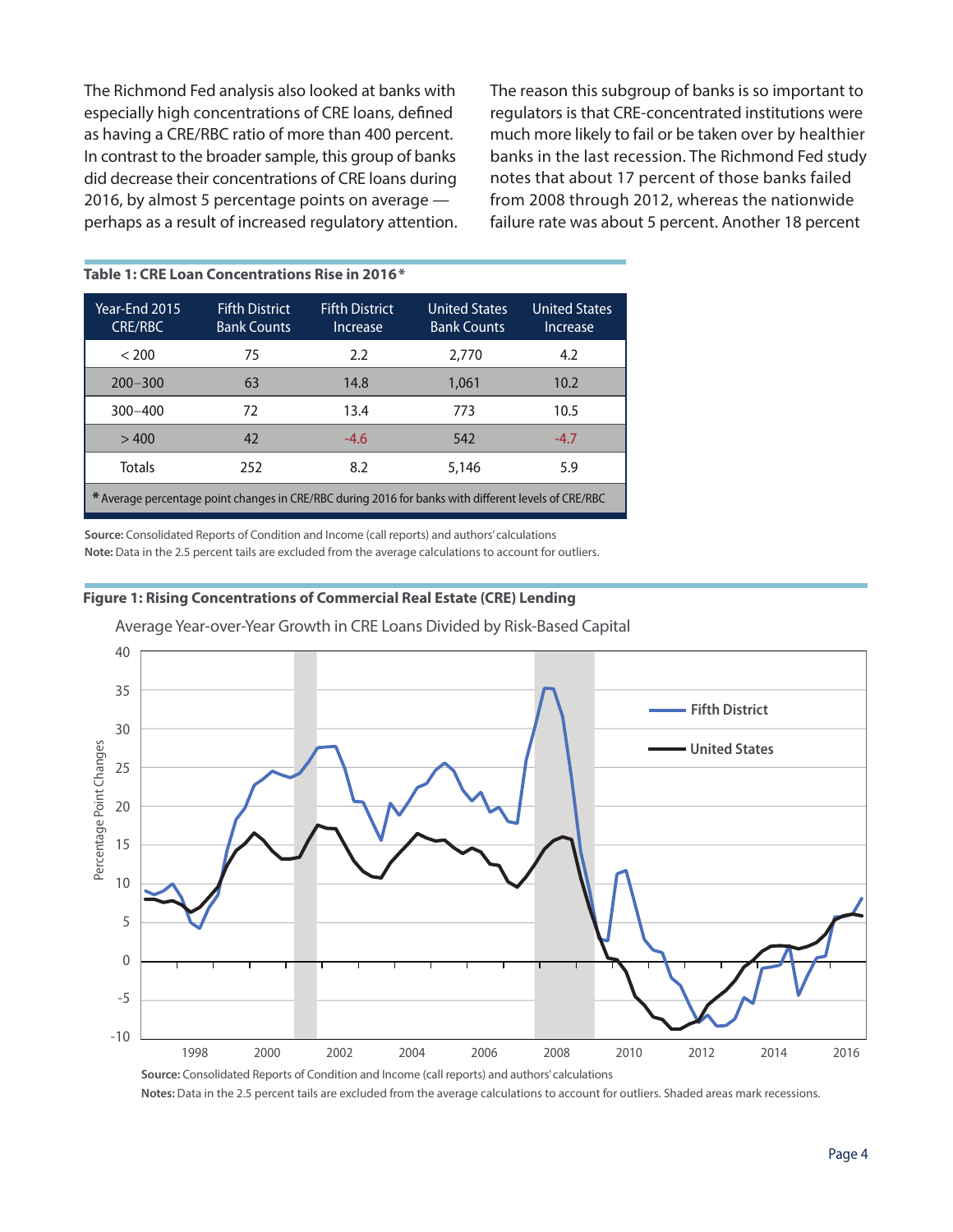of CRE-concentrated banks were acquired, compared with the nationwide acquisition rate of 13 percent.<sup>13</sup>

Another question this study considered was whether certain characteristics within this group of CREconcentrated banks can determine survival or failure. It found that the banks that failed had significantly higher CRE loan growth rates in the years leading up to the recession than CRE-concentrated banks that survived. The institutions that failed also relied more on funding from less liquid sources, known as "noncore funding." (Examples include time deposits that exceed the FDIC insurance limit, fully insured brokered deposits, federal funds purchased or resold by banks, foreign office deposits, and other borrowed money.) If a bank relies too heavily on noncore funding, liquidity problems can emerge when there is a downturn because these sources are less stable than core deposits. Indeed, even before other indicators of financial health — such as earnings or asset quality — showed any significant differences, banks that failed in the recession already were showing higher CRE loan growth rates and higher reliance on noncore funding than banks that survived.14

These risk factors vary considerably by region, according the Richmond Fed study. For example, at yearend 2016, the metro areas of Los Angeles, Miami, Washington, D.C., and New York City had especially large shares of banks with high CRE concentrations that also experienced relatively rapid growth of their CRE portfolios and relied heavily on noncore funding. Regional variation in CRE concentrations, as well as growth and funding strategies, can reflect differences in local market competition and economic conditions. Banks in Richmond's Fifth Federal Reserve District — which includes Washington, D.C., as well as the Carolinas, Virginia, Maryland, and most of West Virginia — had average concentrations of CRE loans above the national average, with an average ratio of 285 percent, although high concentrations have long been a feature at many Fifth District banks.

## **Assessing the Risk**

Given the rise in CRE lending and in loan concentrations, how does the climate today compare to the years before the financial crisis? The Richmond Fed study found that banks' CRE exposures are still not as elevated as they were in 2007–08. For example, the average CRE loan ratio noted above for year-end 2016 — 205 percent — remains well below the peak ratio reached in 2008, which was 250 percent. And the riskiest type of CRE loans, for construction and land development, are also a smaller share today than they used to be. At the end of 2016, the average ratio of CLD loans to risk-based capital was 33 percent, less than half the peak ratio of 74 percent reached in 2008.

Another metric the Richmond Fed study looked at was the share of all banks with CRE loan ratios that topped 400 percent. In late 2007, it was 21 percent; by 2016, it had fallen to 12 percent. Among these high-concentration banks, CRE loan growth rates and reliance on noncore funding also has fallen since the recession: in 2016, CRE lending growth was 15 percent, down from 20 percent in 2007, while reliance on noncore funding fell from 30 percent to 15 percent during that period. And the share of banks that featured all three risk factors — relatively high CRE loan concentrations, rapid CRE loan growth, and heavy reliance on noncore funding — dropped from 7 percent to 5 percent.

Why does this matter for the bigger macroeconomic picture? Some economists and policymakers have argued that CRE lending can play an oversized role during a downturn because banks that rely heavily on these loans will suffer an especially sharp shock once property values fall.<sup>15</sup> According to this view, such shocks can amplify an economic downturn because institutions suffering a major reduction in their CRE portfolio might be less willing and able to lend to consumers and businesses more broadly. This type of credit constriction could hit small businesses particularly hard because they historically have relied heavily on community and regional banks for their borrowing needs. In this way, problems in the CRE sector can cause a mild slump to become much more severe.16 As Rosengren cautioned in his May speech, "It is important for holders of debt or equity related to CRE to carefully consider how their positions would be impacted if tailwinds were to give way to headwinds. … The regulatory community must also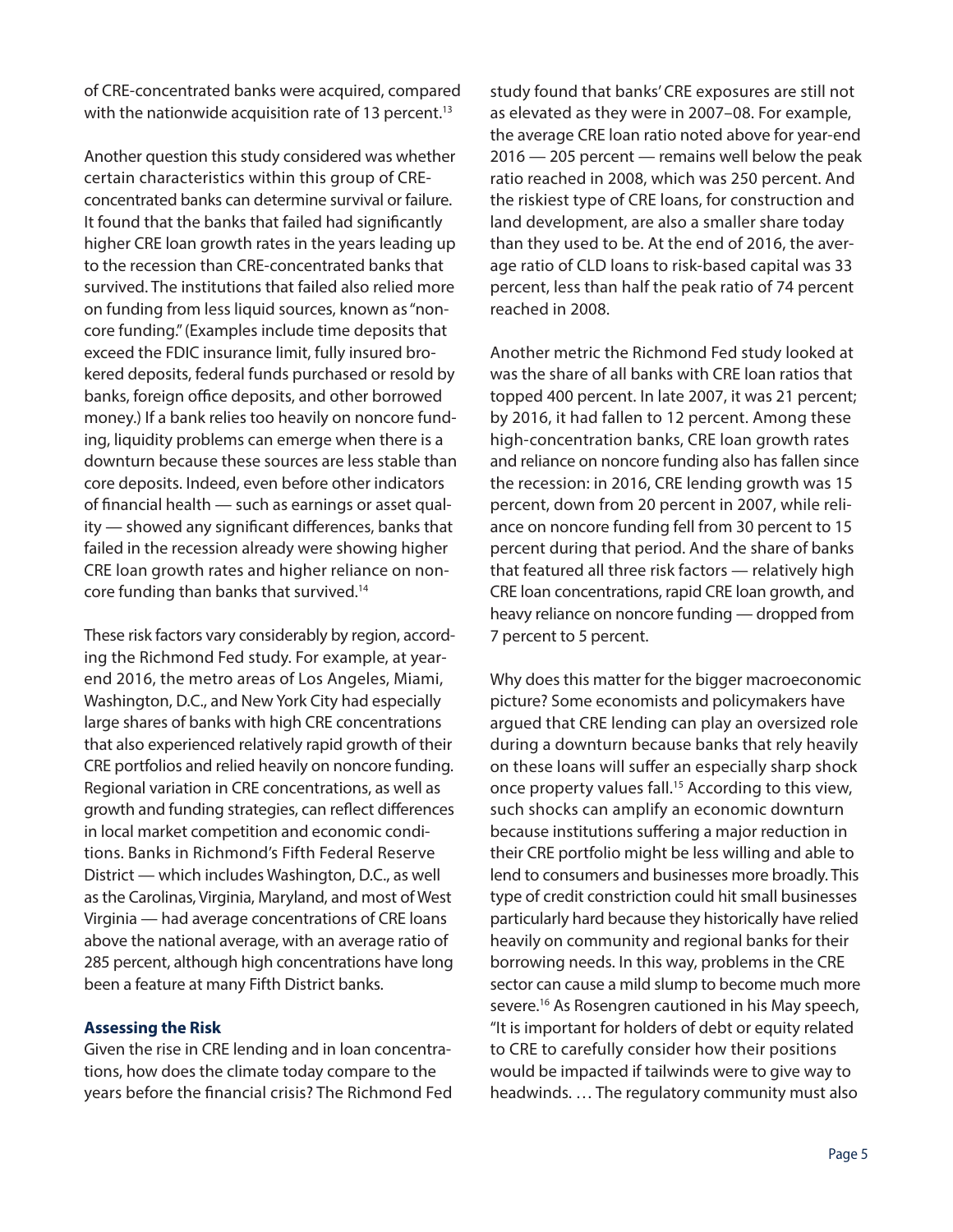remain attuned to developments, understand how a reversal may propagate through the financial system, and consider whether the system is resilient enough to withstand such shocks, should they occur."

In conclusion, while banks' exposures related to CRE lending do not appear to be as elevated as they were before the Great Recession, the CRE sector remains a potential source of problems due to its unique risk factors. Banks with high CRE concentrations, particularly those that also have rapid CRE loan growth and heavy noncore funding reliance, bear careful watching.

Helen Fessenden is an economics writer in the Research Department and Catherine Muething is a quantitative research analyst in the Supervision, Regulation, and Credit Department at the Federal Reserve Bank of Richmond.

## **Endnotes**

- <sup>1</sup> Call report data show that the total volume of CRE loans outstanding was \$1.6 trillion at year-end 2007, compared with \$1.9 trillion at year-end 2016.
- <sup>2</sup> See Board of Governors of the Federal Reserve System, "SR [15-17: Interagency Statement on Prudent Risk Management](https://www.federalreserve.gov/supervisionreg/srletters/sr1517.htm)  [for Commercial Real Estate Lending](https://www.federalreserve.gov/supervisionreg/srletters/sr1517.htm)," December 18, 2015. Also see "[SR 07-1: Interagency Guidance on Concentrations](https://www.federalreserve.gov/boarddocs/srletters/2007/SR0701.htm)  [in Commercial Real Estate,](https://www.federalreserve.gov/boarddocs/srletters/2007/SR0701.htm)" Footnote 1, January 4, 2007. For a recent analysis of the 2006 guidance, see William F. Bassett and W. Blake Marsh, ["Assessing Targeted Macroprudential Finan](https://www.federalreserve.gov/pubs/feds/2014/201449/201449abs.html)[cial Regulation: The Case of the 2006 Commercial Real Estate](https://www.federalreserve.gov/pubs/feds/2014/201449/201449abs.html)  [Guidance for Banks,](https://www.federalreserve.gov/pubs/feds/2014/201449/201449abs.html)" Board of Governors of the Federal Reserve System Finance and Economics Discussion Series No. 2014-49, June 12, 2014.
- <sup>3</sup> Board of Governors of the Federal Reserve System, "Monetary [Policy Report,](https://www.federalreserve.gov/monetarypolicy/2017-02-mpr-summary.htm)" February 14, 2017.
- 4 Eric S. Rosengren, "[Trends in Commercial Real Estate](https://www.bostonfed.org/news-and-events/speeches/2017/trends-in-commercial-real-estate.aspx)," Speech to the Risk Management for Commercial Real Estate Financial Markets Conference at New York University's Stern School of Business, May 9, 2017.
- <sup>5</sup> James DiSalvo and Ryan Johnston, "The Growing Role of CRE [Lending](https://www.philadelphiafed.org/-/media/research-and-data/publications/banking-trends/2016/bt-cre_lending.pdf)," Federal Reserve Bank of Philadelphia *Banking Trends*, Third Quarter 2016, pp. 15–21.
- 6 Lael Brainard, ["Community Banks, Small Business Credit, and](https://www.federalreserve.gov/newsevents/speech/brainard20150930a.htm)  [Online Lending,](https://www.federalreserve.gov/newsevents/speech/brainard20150930a.htm)" Speech to the Third Annual Community Banking Research and Policy Conference at the Federal Reserve Bank of St. Louis, September 30, 2015. Brainard, a Federal Reserve Board governor, notes that while community banks' share of commercial and industrial loans has dwindled due to increased competition, their share of small CRE lending has been relatively stable.
- 7 "[Commercial Real Estate and the Banking Crises of the 1980s](https://www.fdic.gov/bank/historical/history/137_165.pdf)  [and Early 1990s](https://www.fdic.gov/bank/historical/history/137_165.pdf)," in *History of the Eighties: Lessons for the Future, Vol. I: An Examination of the Banking Crises of the 1980s and Early 1990s*, Washington, D.C.: Federal Deposit Insurance Corporation, 1997, pp. 137–165, and Bureau of Economic Analysis estimates of GDP. Also see John V. Duca, Patric H. Hendershott, and David C. Ling, ["How Taxes and Required Returns Drove](https://www.dallasfed.org/~/media/documents/research/papers/2017/wp1703.pdf)  [Commercial Real Estate Valuations over the Past Four Decades](https://www.dallasfed.org/~/media/documents/research/papers/2017/wp1703.pdf)," Federal Reserve Bank of Dallas Working Paper No. 1703, Revised January 27, 2017.
- <sup>8</sup> Some research suggests that those regulatory overhauls and general tightening of capital requirements were not enough to offset the risks posed by heavy CRE lending during the 2008–09 financial crisis. See Rebel A. Cole and Lawrence J. White, "[Déjà Vu All Over Again: The Causes of U.S. Commercial](https://doi.org/10.1007/s10693-011-0116-9)  [Bank Failures](https://doi.org/10.1007/s10693-011-0116-9) *This* Time Around," *Journal of Financial Services Research*, October 2012, vol. 42, no. 1-2, pp. 5–29 (article available with subscription).
- <sup>9</sup> See Jim Costello, "Cross-border Investment in US Commercial [Real Estate,](http://www.naiop.org/en/Magazine/2016/Spring-2016/Finance/Cross-border-Investment-in-US-Commercial--Real-Estate.aspx)" NAIOP, the Commercial Real Estate Development Association *Development* magazine, Spring 2016.
- <sup>10</sup> Recent Kansas City Fed research suggests that a bank's concentration in CRE is significantly correlated with higher failure or acquisition risk, but it also is associated with higher returns than residential real estate. See Kristin Regehr and Rajdeep Sengupta, "[Sectoral Loan Concentration and Bank](https://dx.doi.org/10.18651/RWP2016-13)  [Performance, 2001-2014](https://dx.doi.org/10.18651/RWP2016-13)," Federal Reserve Bank of Kansas City Research Working Paper No. 16-13, November 2016.
- <sup>11</sup> For a summary of the issue, see Jerome H. Powell, "The Case for [Housing Finance Reform](https://www.federalreserve.gov/newsevents/speech/powell20170706a.htm)," Speech at the American Enterprise Institute, Washington, D.C., July 6, 2017.
- <sup>12</sup> To regulators, there is usually no one particular "safe" ratio. What's more important is the trend (whether the ratio is rising or falling) and how it relates to institution-specific factors such as the bank's underwriting, risk management, and geography. As this brief notes, while the average ratio of 205 percent for year-end 2016 represents an increase over the previous year, it remains well below the average preceding the Great Recession.
- <sup>13</sup> For this study, failures were defined as bank closings where government assistance was provided in the dissolution of the bank. Acquisitions are defined as those where no government assistance was provided.
- <sup>14</sup> One important change in how noncore ratios are measured occurred in 2010, when the FDIC insurance limit rose permanently from \$100,000 to \$250,000. This resulted in a drop in noncore ratios.
- <sup>15</sup> See Cole and White, 2012.
- <sup>16</sup> One analysis that has influenced the study, more broadly, of how banking failures affect economic downturns is Ben S. Bernanke, "Nonmonetary Effects of the Financial Crisis in the [Propagation of the Great Depression](https://www.jstor.org/stable/1808111)," *American Economic Review*, June 1983, vol. 73, no. 3, pp. 257–276 (article available with subscription). Along with Rosengren, Joe Peek, also of the Boston Fed, has looked at the particular role of CRE lending during the recession of the early 1990s; see Joe Peek and Eric